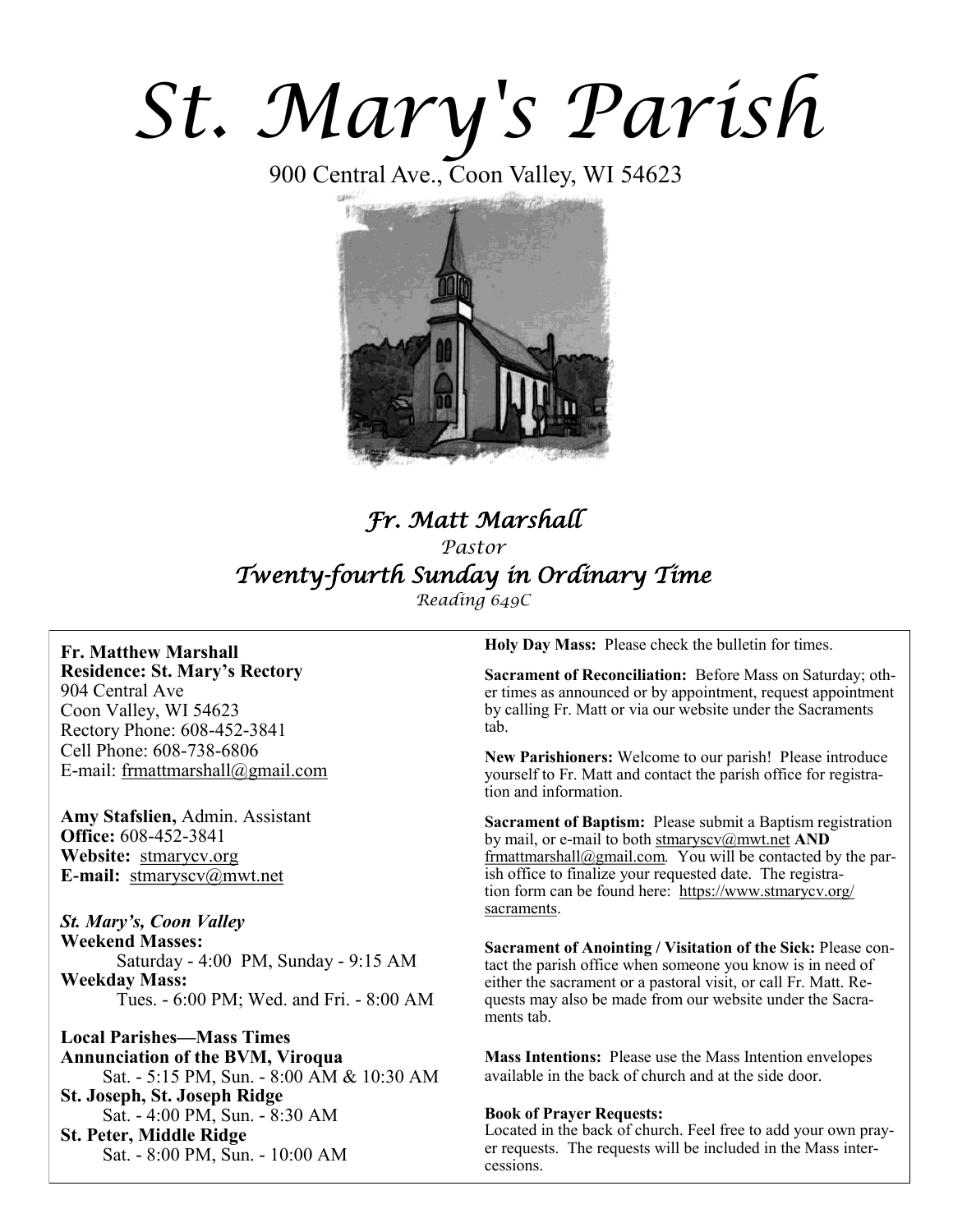**—————————————————————————–———–-——–--—————————————–—**

#### **SUNDAY, SEPTEMBER 15, 2019**

- 1) Exodus 32:7-11, 13-14
- 2) 1 Timothy 1:12-17
- 3) Luke 15:1-32 or 15:1-10

FOCUS: We are all sons and daughters of our merciful Creator God.

God the Father shows remarkable mercy to us when we stray from following him. When we sin, we are called to repentance and to accept God's gracious mercy. By the same token, when others stray, we are to welcome them back with joy when they repent. We are all sons and daughters of the same merciful Father.

#### LITURGY OF THE WORD

In the first reading, Moses turns away God's wrath when the people of Israel create and worship a molten calf. Saint Paul, writing to Timothy, describes himself as the *foremost* of sinners – an example to others of God's merciful love. Jesus, in the Gospel, tells several parables to illustrate examples of God's mercy to sinners.

| <b>Upcoming Events/Calendar</b> |                              |                                                                                      |  |  |  |  |
|---------------------------------|------------------------------|--------------------------------------------------------------------------------------|--|--|--|--|
| Sept. 15                        | 9:15 AM<br>Mass              | Welcome Fr. Gene Wolf, Fr.<br>Matt is covering for the pastor of<br>the Hmong parish |  |  |  |  |
| Sept. 18                        | 6:30 PM                      | Church Basement Cleaning-<br>volunteers needed                                       |  |  |  |  |
| Sept. 19                        | $7-9:00$<br><b>PM</b>        | Parish Game Night for young<br>adults and adults!                                    |  |  |  |  |
| Sept. 22                        | After<br>Mass                | <b>First Religious Education Class</b><br>for the School Year                        |  |  |  |  |
| Sept 29                         | After<br>Mass                | <b>Religious Education Class</b>                                                     |  |  |  |  |
| Sept. 30                        | 7:00 PM                      | Parish Council Meeting                                                               |  |  |  |  |
| Oct.6                           | After<br><b>Mass</b>         | Religious Education Class                                                            |  |  |  |  |
| Oct. 13                         | $7:30 \text{ AM}$<br>to Noon | Our Annual<br><b>Pancake Breakfast</b>                                               |  |  |  |  |
| Oct.<br>19/20                   | During<br>Mass               | World Mission Sunday                                                                 |  |  |  |  |
| Oct. 20                         |                              | NO Religious Education                                                               |  |  |  |  |
| Oct. 27                         | After<br>Mass                | Religious Education Class                                                            |  |  |  |  |
| Dec. 7                          | 8:00 AM<br>$-1:30$ PM        | <b>St. Mary's Annual Craft Show</b><br>at the CV Village Hall                        |  |  |  |  |



| <b>Giving Last Week</b> | Week 36                       |                                         |  |
|-------------------------|-------------------------------|-----------------------------------------|--|
| <b>Adult Envelopes</b>  |                               | \$2,093.00 Needed Weekly                |  |
| Offertory               |                               | \$164.50 Received This Week             |  |
|                         |                               | Total   \$2,257.50 Running total Needed |  |
| 38 of 115 Sunday env.   | <b>Running total Received</b> |                                         |  |

| 4:00 PM<br>Sep. 14 |         | †Frank Sedevie            |  |  |  |
|--------------------|---------|---------------------------|--|--|--|
| Sep. 15            | 9:15 AM | †Jennette Bell            |  |  |  |
| Sep. 17            | 6:00 PM | Our Parish Family         |  |  |  |
| Sep. 18            | 8:00 AM | †Ruth Kloss               |  |  |  |
| Sep. 20            | 8:00 AM | †Richard and Kathy Kerska |  |  |  |
| Sep. 21            | 4:00 PM | †Kenneth Kammel           |  |  |  |
| Sep. 22            | 9:15 AM | †Kylie Von Ruden          |  |  |  |

## Next Week in Service

| <b>Giving Last Week</b>                                                                                                                            |                                               |                             |                           |  | Week 36                                                                                        |  |  |  |
|----------------------------------------------------------------------------------------------------------------------------------------------------|-----------------------------------------------|-----------------------------|---------------------------|--|------------------------------------------------------------------------------------------------|--|--|--|
| <b>Adult Envelopes</b>                                                                                                                             |                                               |                             | \$2,093.00 Needed Weekly  |  |                                                                                                |  |  |  |
| Offertory                                                                                                                                          |                                               |                             |                           |  | \$164.50 Received This Week                                                                    |  |  |  |
|                                                                                                                                                    | <b>Total</b>                                  |                             |                           |  | \$2,257.50 Running total Needed                                                                |  |  |  |
| 38 of 115 Sunday env.                                                                                                                              |                                               |                             |                           |  | <b>Running total Received</b>                                                                  |  |  |  |
|                                                                                                                                                    |                                               |                             |                           |  |                                                                                                |  |  |  |
| <b>Mass Intentions</b>                                                                                                                             |                                               |                             |                           |  |                                                                                                |  |  |  |
| We have the following dates available for the next<br>few months: Sept 27. Oct 1, 8, 11, 15, 16, & 29. Nov<br>6, 12, 15, 19, 23 or 24, 26, 27, 29. |                                               |                             |                           |  |                                                                                                |  |  |  |
| Please use the Mass Intention Envelopes located in the<br>back and by the side door to request a Mass. Thank you.                                  |                                               |                             |                           |  |                                                                                                |  |  |  |
| Sep. 14                                                                                                                                            | 4:00 PM                                       |                             | †Frank Sedevie            |  |                                                                                                |  |  |  |
| Sep. 15                                                                                                                                            | 9:15 AM                                       |                             | †Jennette Bell            |  |                                                                                                |  |  |  |
| Sep. 17                                                                                                                                            | 6:00 PM                                       |                             | Our Parish Family         |  |                                                                                                |  |  |  |
| Sep. 18                                                                                                                                            | 8:00 AM                                       |                             | †Ruth Kloss               |  |                                                                                                |  |  |  |
| Sep. 20                                                                                                                                            | 8:00 AM                                       |                             | †Richard and Kathy Kerska |  |                                                                                                |  |  |  |
| Sep. 21                                                                                                                                            | 4:00 PM                                       |                             | †Kenneth Kammel           |  |                                                                                                |  |  |  |
| 9:15 AM<br>Sep. 22                                                                                                                                 |                                               |                             | †Kylie Von Ruden          |  |                                                                                                |  |  |  |
|                                                                                                                                                    |                                               | <b>Next Week in Service</b> |                           |  |                                                                                                |  |  |  |
|                                                                                                                                                    |                                               |                             |                           |  | If you are not able to be at the Mass scheduled below,<br>please find a substitute. Thank you. |  |  |  |
| Sat., Sep. 21                                                                                                                                      |                                               | $4:00 \tilde{P}M$           |                           |  | <b>Sun., Sep. 22</b><br>$9:15 \overline{AM}$                                                   |  |  |  |
| Servers:                                                                                                                                           | <b>VOLUNTEERS</b>                             |                             |                           |  | <b>VOLUNTEERS</b>                                                                              |  |  |  |
| Reader $(s)$ :<br>Jeana LeJeune                                                                                                                    |                                               |                             |                           |  | <b>Tracy Brown</b>                                                                             |  |  |  |
| Communion<br>Minister (s):                                                                                                                         | Jeana LeJeune                                 |                             |                           |  | John Roesler                                                                                   |  |  |  |
| Ushers:                                                                                                                                            | Andy LeJeune<br>and Volunteers                |                             |                           |  | and Volunteer                                                                                  |  |  |  |
| Money<br>Counters:                                                                                                                                 | Loree Nickelotti and Rodney and<br>Kathy Berg |                             |                           |  |                                                                                                |  |  |  |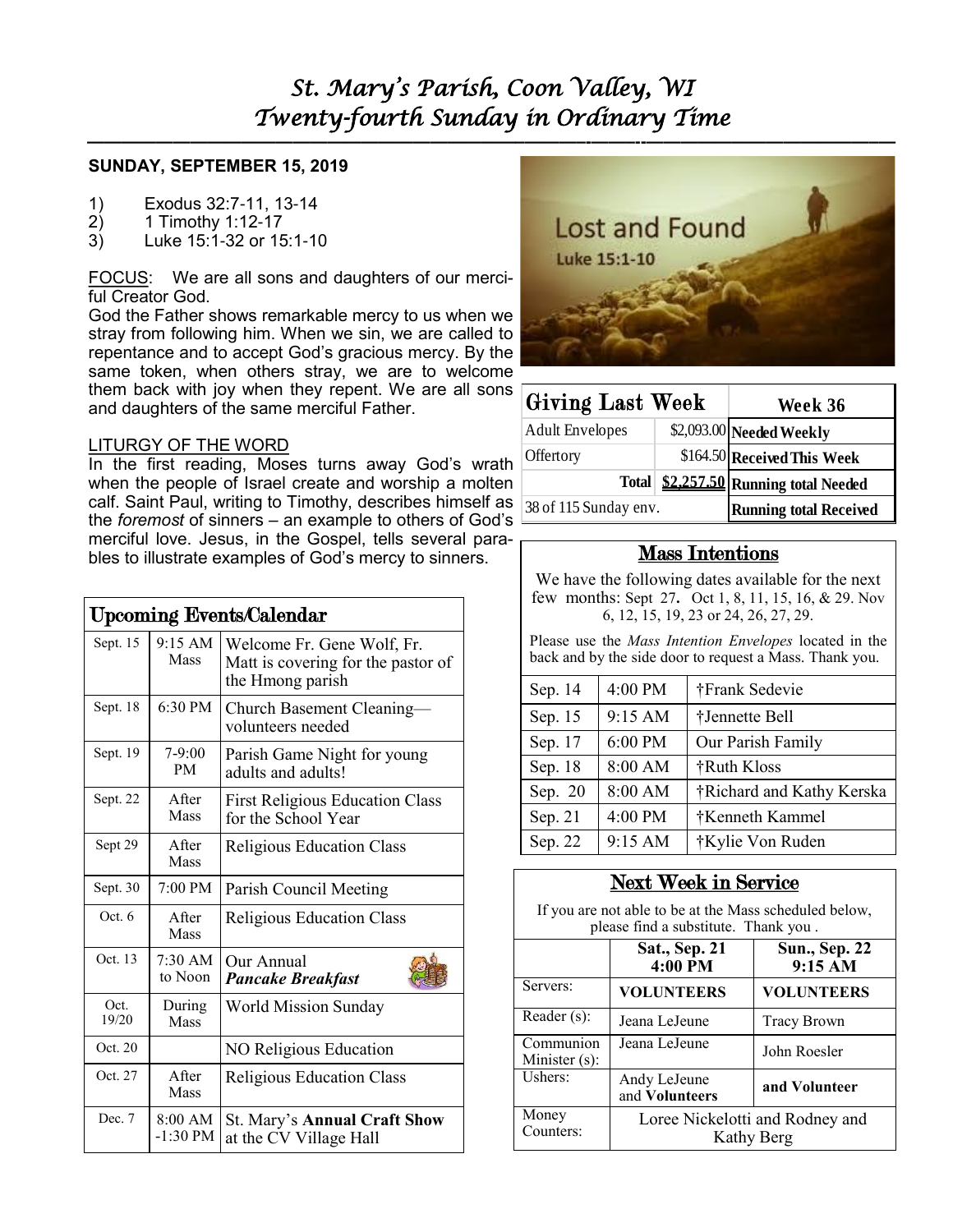# Parish Announcements

#### **Our Pancake Breakfast is October 13th!**

This is our biggest parish wide event of the year. Let's all come together to make it the best Breakfast thus far!

*Collection Envelopes:* As we have for the last several years, we are taking up a collection to support our Breakfast. Envelopes are in the back of church for each registered family, pick yours up today. Thank you for your generosity.

*Men's Club Server Signup:* There is a signup sheet in the back of church for the Men wo help serve and make pancakes during the breakfast.

*PCCW Bake Sale:* all women of the parish are expected to donate at least \$15 of baked goods for the bake sale or make a donation of \$15. You may also donate garden items or crafts if you prefer.

*PCCW Guild Duties at the Breakfast:* The following PCCW guilds have been assigned these duties for the pancake breakfast: setup will be done by St. Cecilia Guild (will set up the day before after the 4PM mass), kitchen work by St. Catherine Guild, bake-sale by St. Theresa Guild, and cleanup by St. Rose Guild. **Please make yourself available when you** 

# **receive a call from your guild chair.**

*Advertising:* Flyers will be available next weekend, but please start spreading the word now.

#### **Church Basement Cleaning Scheduled**

The PCCW ladies will be cleaning the church basement on Wednesday, September 18 beginning at 6:30PM. Anyone available is encouraged to come and help.

#### **Rosery Before Wednesday Morning Mass**

A daily Mass goer has generously offered to lead the Rosary before Wednesday's daily Mass each week. The prayer will begin around 7:40 AM and conclude just before Mass starts. All are welcome to join!

#### **Rosary Leader Signup**

Anyone interested in leading the rosary during the month of October is encouraged to sign up in the back of church. Leaders should plan to start about 20 minutes before mass begins. Leaders may have a partner if they prefer to not lead the prayer alone. Let's try to fill the schedule so we can pray the rosary each weekend to celebrate our Blessed Mother, Mary.

#### **Prayer Leader Opportunity**

Bethel Home in Viroqua is looking for someone to help lead Sunday worship October 20th, while they are without a chaplain. If you feel called to help lead prayer for the residents of Bethel Home, please contact Fr. Matt for more info.

#### **Sept. 19~Adults/Young Adults –Parish Game Night**

Thursday Sept 19, 7pm – 9pm. Come socialize with members of the Church, get to know your neighbors and have some fun!! Cards, Yahtzee, Dominos, Cribbage, Checkers and other various games provided. Bring your favorite game if you like. Finger foods and



drinks provided. We will try to do this monthly through the fall and winter months. Watch the bulletin for details!

#### **Total Needed Weekly Increase**

After review by the Council, it has been concluded that to stay solvent the amount needed in collection each week must be increased. We have not had an increase for several years, and based on last fiscal years operating costs, the new amount is \$1,900.00. St. Mary's appreciates your continued support and we hope and pray that we are able to provide a place of spiritual renewal and guidance for all who enter our doors. We are also looking into other options for giving such as ACH. Please watch the bulletin for updates.

#### **Catechetical Sunday ~ Sept. 21/22**

We honor those called to server as Catechists for the 2019-2020 Religious Education Year. Thank you to the following: Mark Boland, Dan VonFeldt, Tony and Sara Steiger, Bridget Goodwin and Fr. Matt Marshall.



#### **Religious Education Class Starts Sept. 22nd**

If you missed the meeting or have yet to register, it's not too late to register - there are blank forms in the back of church or visit our website: [www.stmaryscv.org/religious-education](http://www.stmaryscv.org/religious-education)

## Diocesan/Local Announcements

#### **Chaseburg Sole Burner Needs Pies**

The 14th annual American Cancer Society Sole Burner of Chaseburg Event is **Saturday, September 21, 2019**. The organization is seeking pie donations. Showcase your baking skills and donate a pie, or two, by dropping it off at Tippy Toe Inn the day before, or by 9:00 AM the day of at the park. Pies will be used for auction or in the kitchen. Thank you!

#### **Volunteer Opportunity**

Community Hunger Solutions is looking for drivers to pick up extra food from farmers' markets in the area drop them off at their food pantry. If interested in volunteering in this or other ways, please call Jeanette Burlingame at (608) 606-9144 or e-mail her at  $j$ ieanette $@$ community-hunger-solutions.org. For more info please visit their website: [http://www.community-hunger-solutions.org.](http://www.community-hunger-solutions.org)

#### **Knutson Library is offering new programming this fall.**

On Monday, September 16 th at 1:30 PM we will begin a series of free social programs for those suffering memory loss and their caregivers. Join us for coffee, conversation, and activities designed for people of all ages and abilities. These "Memory Connections" programs will be held on the third Monday of each month in the library reading room.

#### **Sep. 9~Good Grief: Healing While Grieving**

A facilitated support group for people experiencing the pain of loss. At Franciscan Healthcare, 700 West Ave. So, Hospital Building, Lang Conference Rm, 1st Floor. Alternating Mondays, from 5:30 to 6:30 PM. Topic **Sept. 9** is "Anamnesis: Rituals of Remember-ing." For info call 608-785-0940, ext: 22218

### **Sept. 19~Health Online: Finding Information You Can Trust**

On Thursday, September 19th at 2:00 PM Knutson Library will be *(Continued on page 4)*